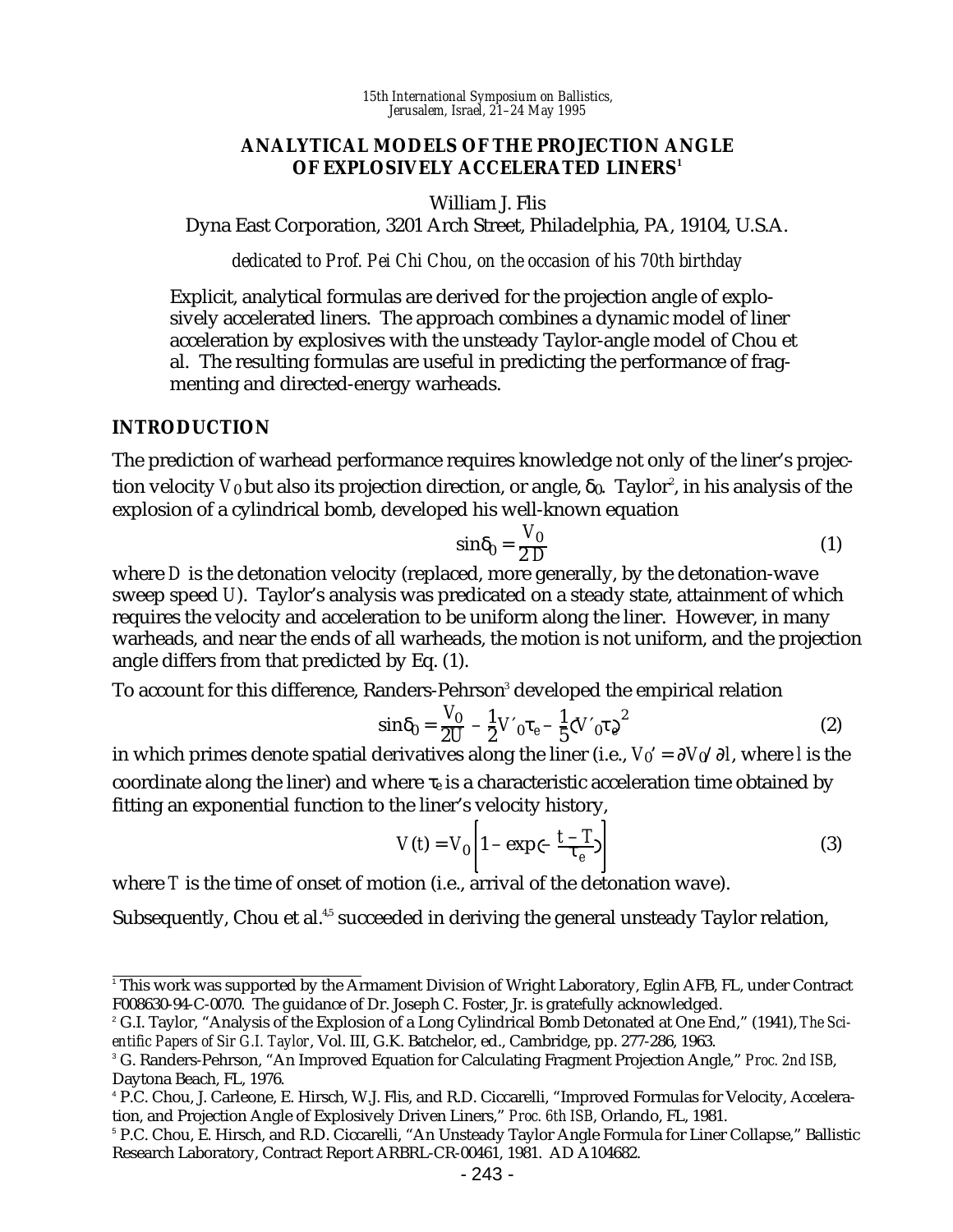

$$
\delta_0 = \lim_{t \to \infty} \left( -\frac{\partial}{\partial I} \, \boldsymbol{S}_T^t \, V \, dt + \frac{1}{2V} \, \frac{\partial}{\partial I} \, \boldsymbol{S}_T^t \, V^2 \, dt \right) \tag{4}
$$

Application of this relation to the exponential velocity history yielded the formula,

$$
\delta_0 = \frac{V_0}{2U} - \frac{1}{2} V'_0 \tau_e + \frac{1}{4} V_0 \tau'_e
$$
 (5)

While both unsteady Taylor formulas, Eqs. (2) and (5), have been shown to predict accurate values of  $\delta_0$ , the velocity history on which they are based, Eq. (3), is strictly empirical, and a separate formula, also empirical, must be developed to supply the value of τ*e* for each explosive-metal system.

Recently<sup>6</sup>, a model of liner acceleration by explosive was developed using Lagrange's equation. For simple, single-degree-of-freedom (1-DOF) explosive-metal systems (Fig. 1), this model yielded the equation of motion,

$$
\zeta M + \frac{n}{n+2} C_2 \ddot{x} = \frac{n P_0 C}{\rho_0 x_0} \zeta \frac{x_0}{x}^{n \zeta - D + 1}
$$
(6)

where  $P_0$ ,  $\rho_0$ , and  $\gamma$  are the explosive's initial pressure, density, and specific-heat ratio, and *n*=1 for planar charges, *n*=2 for cylinders, and *n*=3 for spheres. This equation may be integrated to obtain the velocity *V*(*x*) as a function of liner position *x*; for the special case  $n=1$ ,  $\gamma=3$ , it may be integrated again to derive the explicit velocity history,

$$
V(t) = \dot{x} = V_0 \left[ 1 + \left( \frac{\tau_m}{t - T} \right)^2 \right]^{-1/2}, \text{ where } \tau_m = x_0 / V_0,
$$
 (7)

An important aspect of this model is that it predicts not only the liner's final velocity *V*0 but also its velocity history *V*(*t*).

In this paper, unsteady Taylor formulas for various explosive-metal systems are analytically derived from velocity histories predicted by the model of Ref. 6, such as Eq. (7), for which the time constant  $\tau_m$  has a simple definition common to all systems.

<sup>6</sup> W.J. Flis, "A Lagrangian Approach to Modeling the Acceleration of Metal by Explosives," *17th SouthEastern Conference on Theoretical and Applied Mechanics*, Hot Springs, AK, April 10-12, 1994.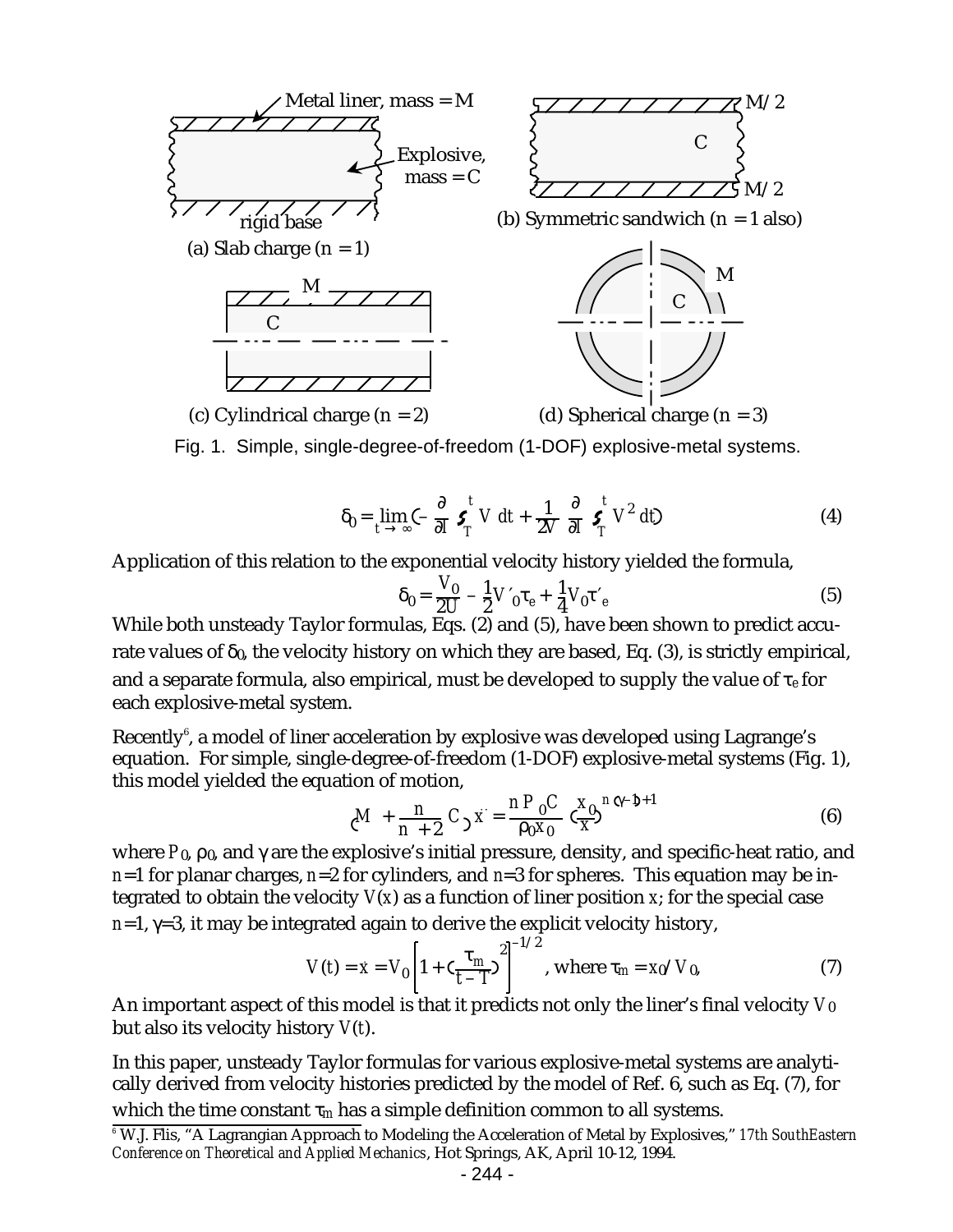#### **MODEL FOR 1-DOF SYSTEMS**

We first derive an unsteady Taylor formula based on the velocity history predicted by Eq. (6) for simple, single-degree-of-freedom systems. Now, Eq. (6) can be solved to describe the liner velocity as an implicit function of time,

$$
\frac{t-T}{\tau_m} = \frac{1}{p} B_{(V/V_0)^2} \zeta_{\frac{1}{2}}^1, -\frac{1}{p} \tag{8}
$$

where  $\tau_m = x_0/V_0$ ,  $p = n(\gamma - 1)$ , and  $B_x$  is the Incomplete Beta Function, defined as

$$
B_x(m, n) \equiv \boldsymbol{S}_0^x z^{m-1} (1 - z)^{n-1} dz
$$

Since this result describes the velocity history only in implicit terms (unless *p*=2, for which it reduces to Eq. (7)), it cannot be used directly in Eq. (4). However, it can still serve as the basis for deriving an unsteady Taylor formula.

Consider a velocity history of general form  $V = V_0 f(t-T)/\tau$ , where  $\tau$  is a constant with units of time. (Thus, for Eq. (7), we have  $f = (1 + \eta^{-2})^{-1/2}$ , where  $\eta = (t - T)/\tau$ , with  $\tau = \tau_m$ ; and for Eq. (3),  $f = 1 - e^{-\eta}$ , with  $\tau = \tau_e$ ) For this general form, Eq. (4) reduces to

$$
\delta_0 = \frac{V_0}{2U} + C_1 - I_2 V_0 \tau + C_1 - \frac{1}{2} I_2 V_0 \tau'
$$
 (9)

where 
$$
I_1 = \boldsymbol{\zeta} \left[1 - f(\eta)\right] d\eta ; \quad I_2 = \boldsymbol{\zeta} \left[1 - f^2(\eta)\right] d\eta \tag{10}
$$

For a given function *f*, the definite integrals *I*1 and *I*2 are constants. For example, for the exponential history, Eq. (3), these are easily evaluated as  $I_1 = 1$  and  $I_2 = 3/2$ , insertion of which into Eq. (9) yields Eq. (5). More generally, Eq. (9) shows that derivation of an explicit unsteady Taylor formula requires not an explicit expression for *f* but only evaluation of the integrals *I*1 and *I*2. This can be done for Eq. (6) with some manipulation.

First, Eq.  $(6)$  is written in dimensionless form, by defining the dimensionless position  $X =$ *x*/*x*<sub>0</sub>, and the dimensionless time  $\eta = (t - T)/\tau_m$ ,

$$
\frac{d^2X}{d\eta^2}=\frac{p}{2}X^{-p-1}
$$

Integrating once and solving for *X* yields

$$
X = \left[1 - \zeta \frac{dX}{d\eta}\right]^2 \bigg]^{-\frac{1}{p}}
$$

Differentiating this, then substituting *f* = *dX*/*d*η yields a differential equation for *f*,

$$
\frac{df}{d\eta} = \frac{p}{2}(1 - \hat{f})^{\frac{p+1}{p}}
$$

(This indicates that *f*, a function of η, depends also on the parameter *p* = *n*(γ – 1), assumed constant.) By this equation, we can substitute for *d*η in the integrals to get, e.g.,

$$
I_2 = \boldsymbol{5}_{0} \left[ 1 - \hat{f}(\eta) \right] d\eta = \frac{2}{p} \boldsymbol{5} \left[ 1 - \hat{f} \right] \frac{df}{(1 - \hat{f})^{\frac{p+1}{p}}}
$$

1

The substitution  $f = \sin \theta$  yields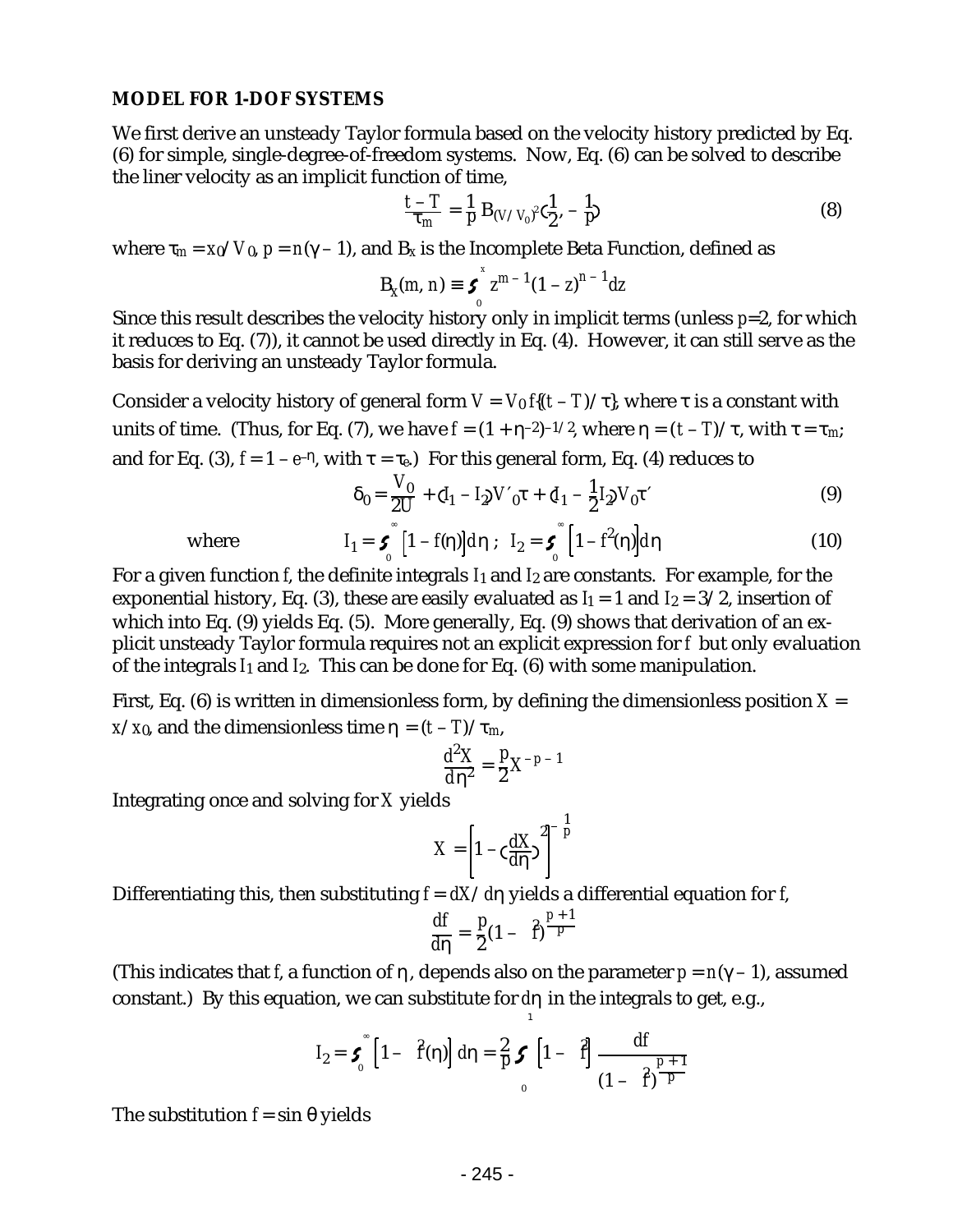$$
I_2 = \frac{2}{p} \, \boldsymbol{5}_{0}^{\pi/2} \, (\cos \theta)^{1-\frac{2}{p}} \, d\theta = \frac{1}{p} \, B \, \zeta \frac{1}{2}, \, 1 - \frac{1}{p} = \frac{\sqrt{\pi}}{p} \, \frac{\Gamma(1-\frac{1}{p})}{\Gamma \, \zeta \frac{3}{2}-\frac{1}{p}} \tag{11}
$$

where B and Γ are the well-known Beta and Gamma Functions. Similarly,

$$
I_1 = \mathbf{C} \mathbf{I} - \frac{P}{2} I_2 + 1 \tag{12}
$$

These two formulas, with Eq. (9), constitute a completely derived, unsteady Taylor formula for simple, 1-DOF systems. For the special case of *n*=1 and γ=3 (i.e., *p*=2) with the explicit velocity history Eq. (7), these formulas give values of  $I_1 = 1$  and  $I_2 = \pi/2$ , so that

$$
\delta_0 = \frac{V_0}{2 U} - \zeta_2^{\pi} - 1 \sum V_0 \tau_m + (1 - \frac{\pi}{4}) V_0 \tau_m
$$

This is similar to Chou et al.'s formula for the exponential velocity history, Eq. (5), except for the values of the coefficients and the replacement of τ*e* by τ*m*.

Now, Eq. (7) may be written in the form

$$
\delta_0 = \frac{V_0}{2U} - C_1 V'_0 \tau_m + C_2 V_0 \tau'_m
$$
\n(13)

The coefficients,  $C_1 = I_2 - I_1$  and  $C_2 = I_1 - I_2/2$ , are plotted over the possible range of values of *n* and γ (or *p*) in Fig. 2. For condensed explosives, the ratio of specific heats of the product gases varies over the range 2.5 ≤ γ ≤ 3.5. Therefore, for planar charges (*n*=1), the parameter  $p = n(\gamma - 1)$  can have values of 1.5 to 2.5; for cylinders ( $n=2$ ), 3.0 to 5.0; and for spheres (*n*=3), 4.5 to 7.5, as indicated in the figure.



Fig. 2. Plot of constants *C*<sup>1</sup> and *C*2 for 1-DOF systems versus the parameter *p*.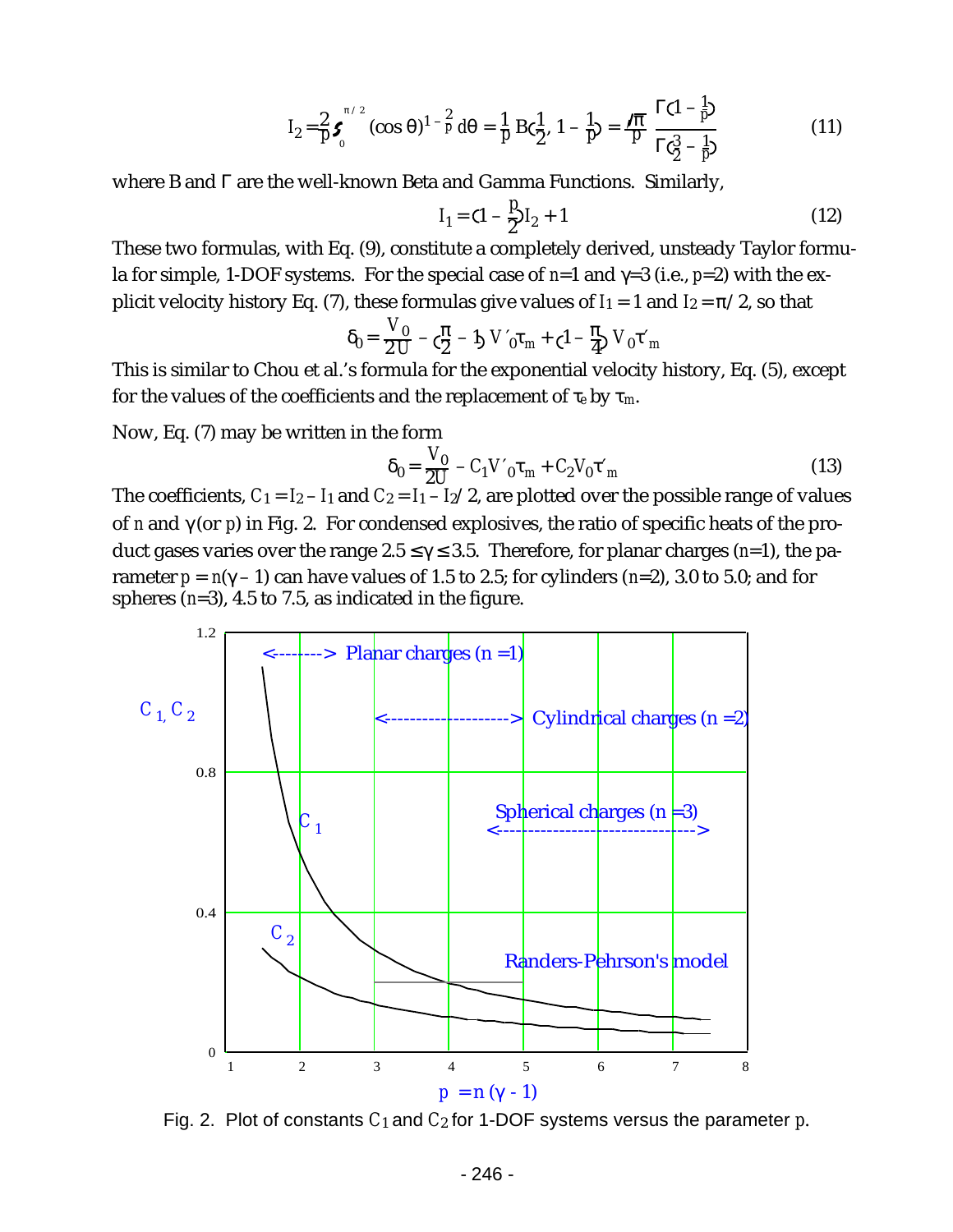This figure also compares the present model with the empirical model for cylindrical charges of Randers-Pehrson (Ref. 3), who combined the formula

$$
\tau_e = \frac{0.4 \, x_0}{V_0} \tag{14}
$$

with his empirical unsteady Taylor formula, Eq. (2). Since, for small angles,  $\sin \delta_0 \approx \delta_0$ , and since  $\tau_m = x_0/V_0$ , Eq. (2) may be written as

$$
\delta_0 = \frac{V_0}{2U} - 0.2 V'_{0} \tau_{m} - \frac{0.4^2}{5} (V'_{0} \tau_{m})^2
$$

Thus, Randers-Pehrson's model corresponds to a value of  $C_1 = 0.2$  in Eq. (13). This value, plotted in Fig. 2 over the range of *p* for cylinders, lies across the *C*1 curve of the present model, but does not reflect any effect of the value of γ. (The last term in Eq. (2) differs in form from that in Eq.  $(13)$ , so there is no corresponding  $C_2$  term. It may be recognized that, in both equations, the contributions of the last terms are small.)

This agreement is explained by the very good agreement of the exponential history with the prediction of Eq. (6) for cylindrical charges. Figure 3(a) is a plot of velocity histories computed from Eq. (6) with *n*=2 for several values of γ (these are also plots of *f*(η)). These curves may be brought nearly into coincidence by scaling the time by a factor involving γ, shown in Fig. 3(b) (the factor chosen has the effect of equalizing the initial slopes). Figure

3(b) also includes a curve of the exponential history, Eq. (3), with  $\tau_e = \frac{0.8}{(\gamma - 1) \cdot 1}$  $\frac{0.00 \text{ H}_0}{(\gamma - 1) V_0}$ , which is

proposed as a modification of Eq. (14) to account for the value of γ. This curve differs from the model predictions by, at most, 2.8% of *V*0.

For planar charges, agreement between the exponential function and the model is not as good. A better approximation is to use Eq. (7) with a modified characteristic time, 2 *x*<sup>0</sup>

$$
\tau_m^* = \frac{2A_0}{(\gamma - 1)V_0}
$$
, which is exact for  $\gamma = 3$  and is very close for other values of  $\gamma$ .

# **APPLICATION TO OTHER SYSTEMS**

The same approach is applicable to any explosive-metal system to which the Gurney model is applicable. Here it is applied to several other important systems.

# **Asymmetric Sandwich**

The above derivation is directly applicable to the asymmetric sandwich. Ref. 6 gives its equations of motion,

$$
(M_1 + \frac{C}{3}) \dot{x}_1 - \frac{C}{6} \dot{x}_2 = P_0 \left( \frac{x_0}{x_0 + x_1 + x_2} \right)^{\gamma}
$$
  
-  $\frac{C}{6} \dot{x}_1 + (M_2 + \frac{C}{3}) \dot{x}_2 = P_0 \left( \frac{x_0}{x_0 + x_1 + x_2} \right)^{\gamma}$  (15)

Since the right-hand sides are identical,  $\zeta M_{1} + \frac{C}{3}$  $\frac{C}{3}$ <sup>x<sub>1</sub> –  $\frac{C}{6}$ </sup>  $\frac{C}{6}x_2 = -\frac{C}{6}$  $\frac{C}{6}x_1 + CM_2 + \frac{C}{3}$  $\frac{1}{3}$  $\frac{1}{x_2}$ 

Re-arrangement and integration yields ( $M_1 + \frac{C}{2}$  $\frac{C}{2}$   $x_1 = (M_2 + \frac{C}{2})$  $\frac{C}{2}$ )  $\dot{x}_2$ , which is equivalent to conservation of momentum, as used in the Gurney model for this system. Since this holds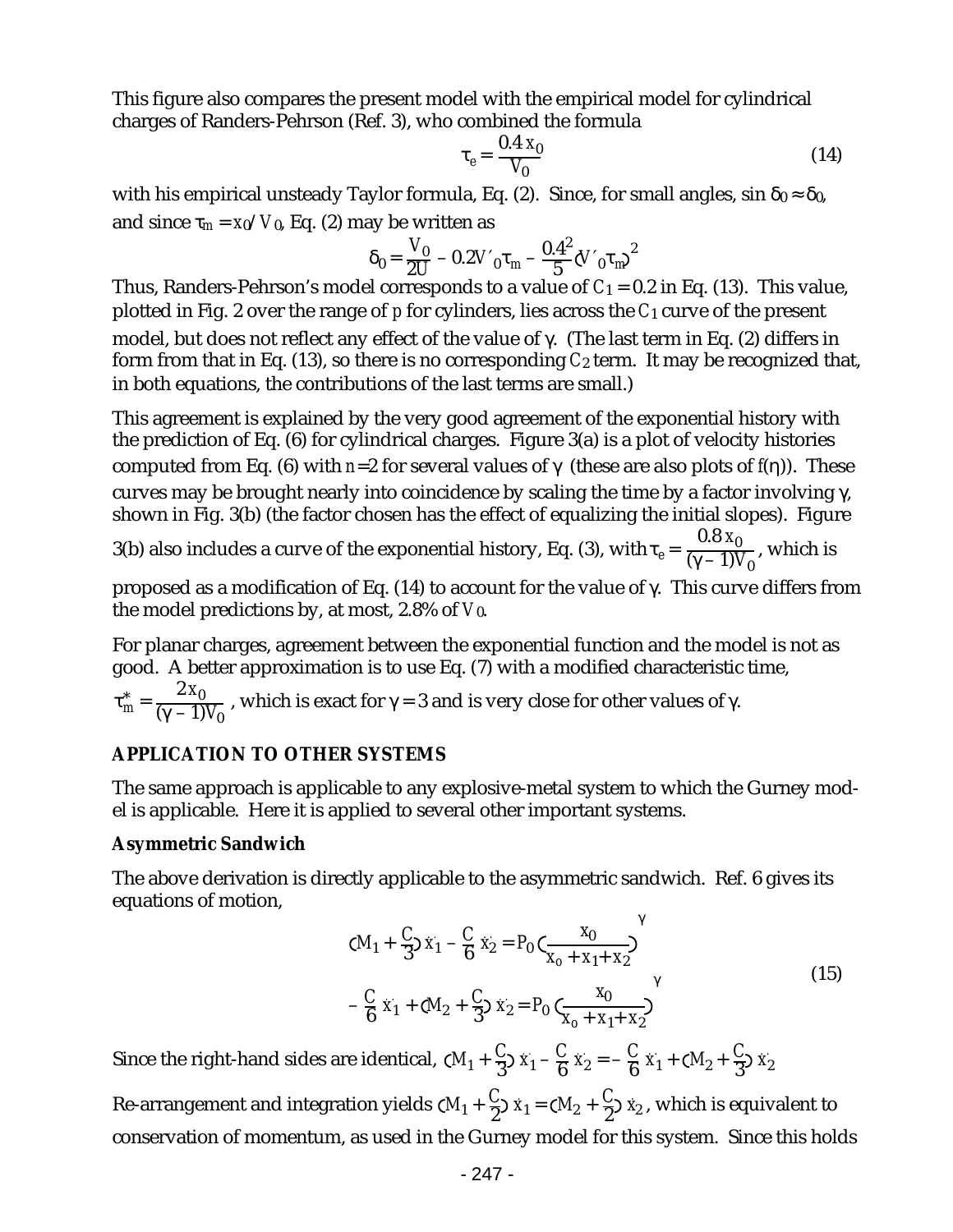



Fig. 3. Liner velocity histories for cylindrical charges, as computed from the dynamic model, Eq. (6) (dashes), and as given by the exponential function, Eq. (3) (solid curve).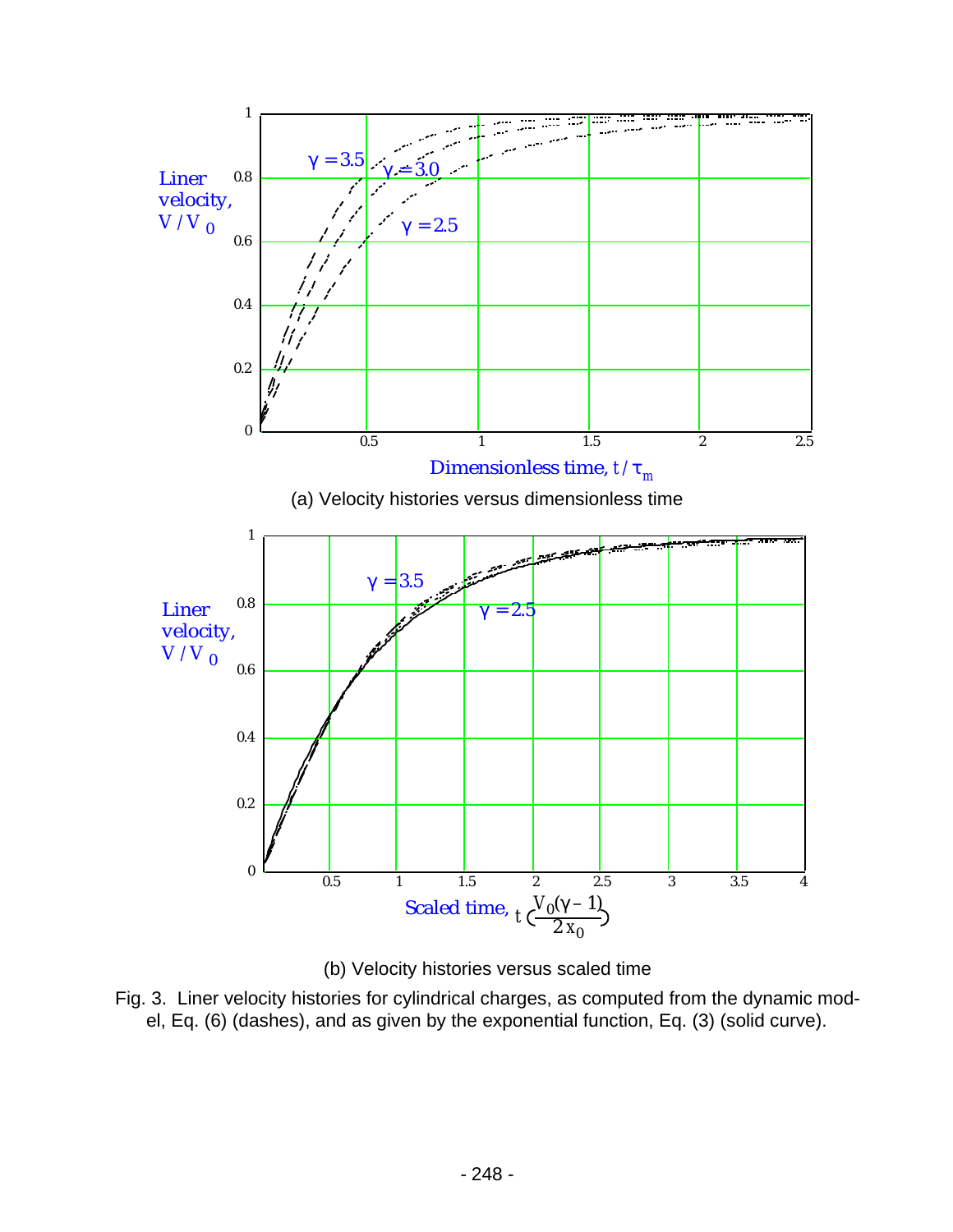



Fig. 4. Asymmetric sandwich. Fig. 5. Cylindrical charge with rigid core.

at all times, both velocity histories must follow the same function, i.e.,

$$
V_1(t) = \dot{x}_1 = V_{1,0} \quad \mathbf{C} \frac{t - T}{\tau_m} \quad \text{and} \quad V_2(t) = \dot{x}_2 = V_{2,0} \quad \mathbf{C} \frac{t - T}{\tau_m} \tag{16}
$$

which differ only in the final (Gurney) velocities, *V*1,0 and *V*2,0.

Now, it is shown in Ref. 6 that Eqs. (15) can be combined into

$$
\frac{M_1 M_2 + \frac{1}{3} C (M_1 + M_2 + \frac{1}{12} C^2)}{M_1 + M_2 + C} \chi = P_0 \left(\frac{x_0}{\chi}\right)^{\gamma}
$$

where  $\chi = x_1 + x_2 + x_0$ . This is similar to Eq. (6), with *x* replaced by  $\chi$ , *n* = 1, and a different inertia term; thus, it must have a solution with the same velocity function *f*. Finally, since  $\gamma$  is a linear combination of  $x_1$  and  $x_2$ , this function must be the same as *f* in Eq. (16). Therefore, the unsteady Taylor formula for this system is Eq. (7) with constants given by Eqs. (11-12) with *n*=1 and  $\tau_m = x_0/(V_{1,0} + V_{2,0})$ .

# **Cylindrical Charge with Rigid Core**

The present approach may be applied to a cylindrical charge having a rigid core. By the method of Ref. 6, its equation of motion is

$$
\left[ M + \frac{C}{6} \frac{R_1 + 3R_2}{R_1 + R_2} \right] \dot{r} = 2\pi \ P_0 \left( \frac{R_2^2 - R_1^2}{r^2 - R_1^2} \right)^{\gamma} r
$$

By a similar procedure to that above, the differential equation for *f* may be derived:

$$
\frac{df}{d\eta} = \frac{\gamma - 1}{1 - \vec{a}^2} \sqrt{1 - a^2 + a^2} \sqrt{1 - \frac{2\gamma - 1}{1 - \gamma^2}} \sqrt{1 - \frac{2\gamma - 1}{1 - \gamma^2}} \tag{17}
$$

where we have used  $\tau_m = R_2/V_0$  and  $a = R_1/R_2$ . Note that, in this case, the function *f* depends not only on γ but also on *a*, which could, of course, vary along a liner (as for a nonuniform core radius); then, *I*1 and *I*2 would also vary along the liner, and the unsteady Taylor formula must include additional terms,

$$
\delta_0 = \frac{V_0}{2U} + (I_1 - I_2)V'_0\tau_m + (I_1 - \frac{1}{2}I_2)V_0\tau'_m + (I'_1 - \frac{1}{2}I'_2)V_0\tau_m
$$
\n(18)

By Eq.  $(17)$ , the integrals  $I_1$  and  $I_2$  may be written as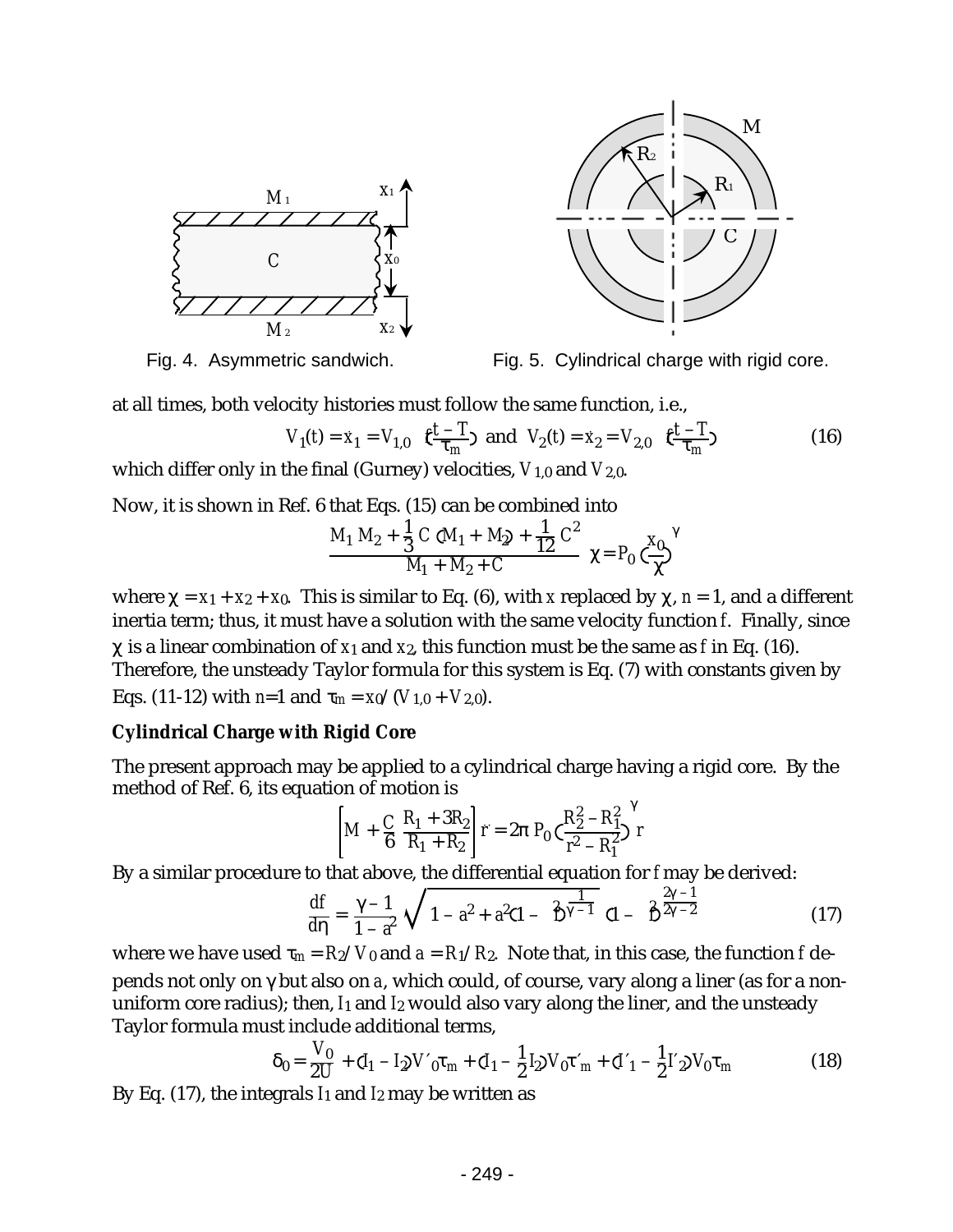$$
I_1 = \frac{1 - a^2}{\gamma - 1} \boldsymbol{S} \underbrace{\frac{(1 - \boldsymbol{K} (1 - \boldsymbol{S})^{-\frac{2\gamma - 1}{2(\gamma - 1)}} d\boldsymbol{f}}{\sqrt{1 - a^2 + a^2} (1 - \boldsymbol{S})^{\frac{1}{\gamma - 1}}}} \text{ and } I_2 = \frac{1 - a^2}{\gamma - 1} \boldsymbol{S} \underbrace{\frac{(1 - \boldsymbol{S})^{-\frac{1}{2(\gamma - 1)}} d\boldsymbol{f}}{\sqrt{1 - a^2 + a^2} (1 - \boldsymbol{S})^{\frac{1}{\gamma - 1}}}} \tag{19}
$$

which, given values of γ and *a*, are constants. These can be evaluated numerically, as plotted in Fig. 6. Thus, the unsteady Taylor formula for this system is Eq. (18) with constants given by Eq. (19).



Fig. 6. Plot of integrals  $I_1$  and  $I_2$  for cored cylindrical charge vs. radius ratio *a* for  $\gamma = 3$ .

#### **Hollow Cylindrical Charge**

Chanteret $^{\prime}$  developed a Gurney-type model for the hollow cylinder. His model involves an additional assumption, that within the explosive exists a fictive rigid surface which never moves. The resulting formula gives accurate predictions of final velocities, and Ref. 6 shows that his assumption is in good agreement with solutions of equations of motion derived by the same approach as Eq. (6).

By recognizing that, with respect to the outer liner, this rigid surface is equivalent to a rigid core, we can directly adapt the above equations by substituting the rigid surface's radius  $R_X$  for  $R_1$ , so now  $a = R_X/R_2$ . Chanteret gives the equation for  $R_X$ , which, neglecting the direction of the detonation wave, may be written as

$$
R_{x}^{3} + 3\left[ (R_{1} + R_{2}) (R_{1} \frac{M_{2}}{C} + R_{2} \frac{M_{1}}{C}) + R_{1} R_{2} \right] R_{x} - 3 (R_{1} + R_{2}) R_{1} R_{2} (S_{3}^{2} + \frac{M_{1}}{C} + \frac{M_{2}}{C}) = 0 \tag{20}
$$

<sup>7</sup> P.Y. Chanteret, "An Analytical Model for Metal Acceleration by Grazing Detonation," *Proc. 7th ISB*, The Hague, The Netherlands, 1983.